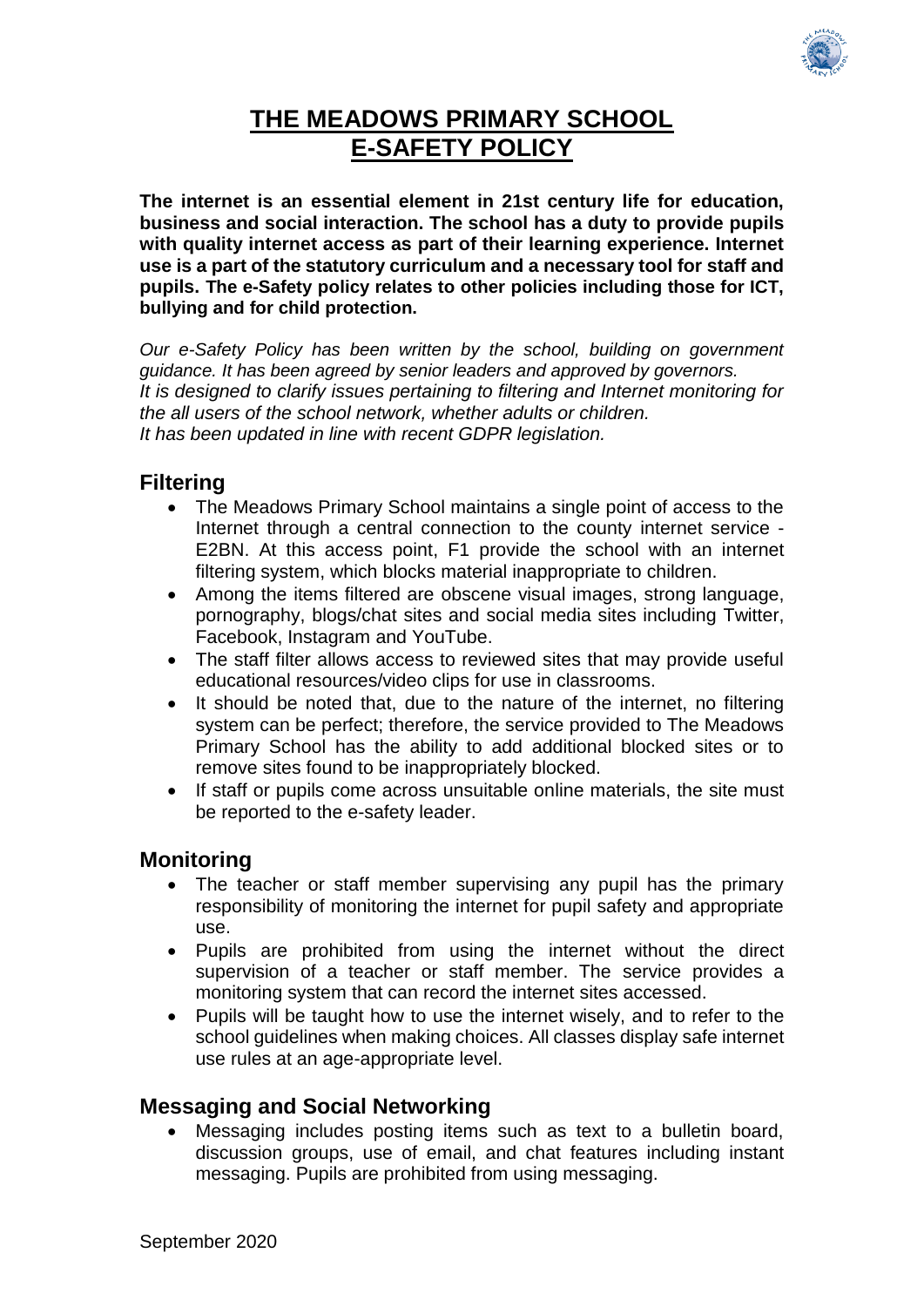

- Social networking sites such as Facebook, Twitter, YouTube and Instagram are permanently blocked on the school system for pupils. Pupils cannot log onto, or search these sites within school.
- Parents have the opportunity to sign up to text alerts and to receive letters by email. Parents' contact details are held in strict accordance with general data protection regulations (GDPR). Communication via text and email is undertaken by members of the school admin team or SLT, and messages are checked by a third party before being sent.

#### **Responsibility**

- Each user must take responsibility for his or her use of the computer network and internet. Children and adults within school are expected to abide by rules for safe and appropriate use of the system.
- If a pupil accesses an offensive or harmful site by mistake, they must click on the home button or switch off the monitor and report what has happened to a member of staff. Similarly, if a pupil notices that another pupil has accessed such a site, they must also report it to a member of staff.
- These responsibilities are clearly laid out for pupils in the school's internet safety guide, which is shared with all pupils and displayed both in the ICT suite and within classrooms (link to the 'monitoring' section).

## **Identification of Pupils on the Web**

- Pupils' work published on the web will not be identified by surname.
- Including photographs of groups of pupils on the school website can be motivating for the pupils involved, and provide a good opportunity to promote the work of the school; such photographs will only be used for educational purposes and the identity of children will be protected.
- The full name of a pupil will never be included alongside the photograph.
- Children's names will not appear on school tweets, nor close-up pictures of faces. Parents and carers will complete consent forms, upon joining the school, if they do not wish their child to appear on social media and/or on the school website and/or school publicity materials. Photographs of pupils will only be used if parental permission has been granted. Permissions were updated under new general data protection regulations (GDPR) in 2018.

## **Use of mobile phones**

- The use of mobile phones by children in school is not permitted. On occasions, parents may request permission for a child to bring a mobile phone into school. In these cases, children's phones must be deposited securely at the school office at the start of the school day, and then collected at the end of the day.
- Staff may use mobile phones within the staff room. Mobile phones should not be used at times when children are present in school, and should not be used within classrooms. Staff should never use their mobile phones as a means of taking photographs within lessons (see paragraph below).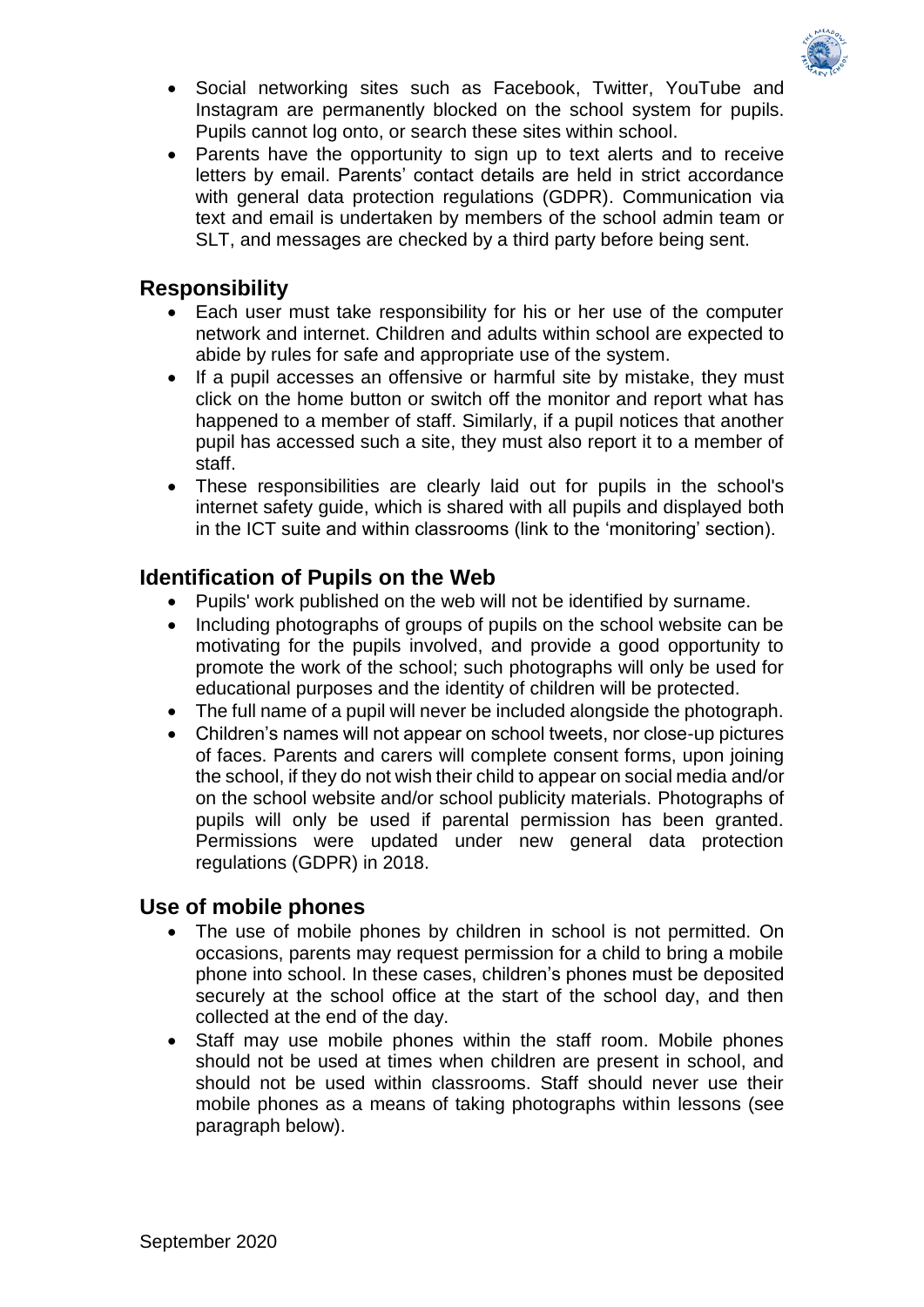

• The use of mobile phones is prohibited by all visiting adults, including parents, carers and contractors, while on the entire school premises, including within the school building.

## **Use of iPads**

 Class iPads will be used to collect photographs of the learning environment for the purpose of teacher assessment. These may be transferred to the school's secure G:Drive for storage purposes. Staff should never share any of the photos taken in school with third parties, or transfer them in other locations beyond the school environment. After being uploaded to the secure school storage drive, the photographs must be deleted.

## **E-Safety Education**

- Pupils will be taught about safe use of the internet within school sessions at an age-appropriate level. The National Curriculum is followed.
- A guide to 'SMART' use and rules/expectations will be displayed in each learning area where computers and iPads are regularly used.

All adults within school will undertake training in e-safety annually. It will focus on an understanding of **online risk, which can be addressed within the following categories:**

- Grooming
- Online Bullying/Trolling
- Harmful Content
- Digital Footprint (Long term implications of online sharing)

Parents and carers attention will be drawn to the school e-safety policy in newsletters, the school brochure and on the school website.

## **Security**

- The Meadows Primary School provides a secure network for the school community through the county network - E2BN
- All staff must read and sign the 'Staff Code of Conduct for ICT' before using any ICT school resource.
- Any person not directly employed by the school will be asked to sign an 'acceptable use' agreement before being allowed to access the internet from the school site.
- The school will take all reasonable precautions to prevent access to inappropriate material. However, due to the international scale and linked nature of internet content, it is not possible to guarantee that unsuitable material will never appear on a computer connected to the school network. Neither the school nor Lincolnshire County Council can accept liability for any material accessed, or any consequences of internet access.
- All staff will be given the school e-safety policy and its importance explained.
- F1 Group will manage filtering systems and this in turn will be supervised by the SLT. A communications book, located in the staff room, will be used to report issues which need to be addressed.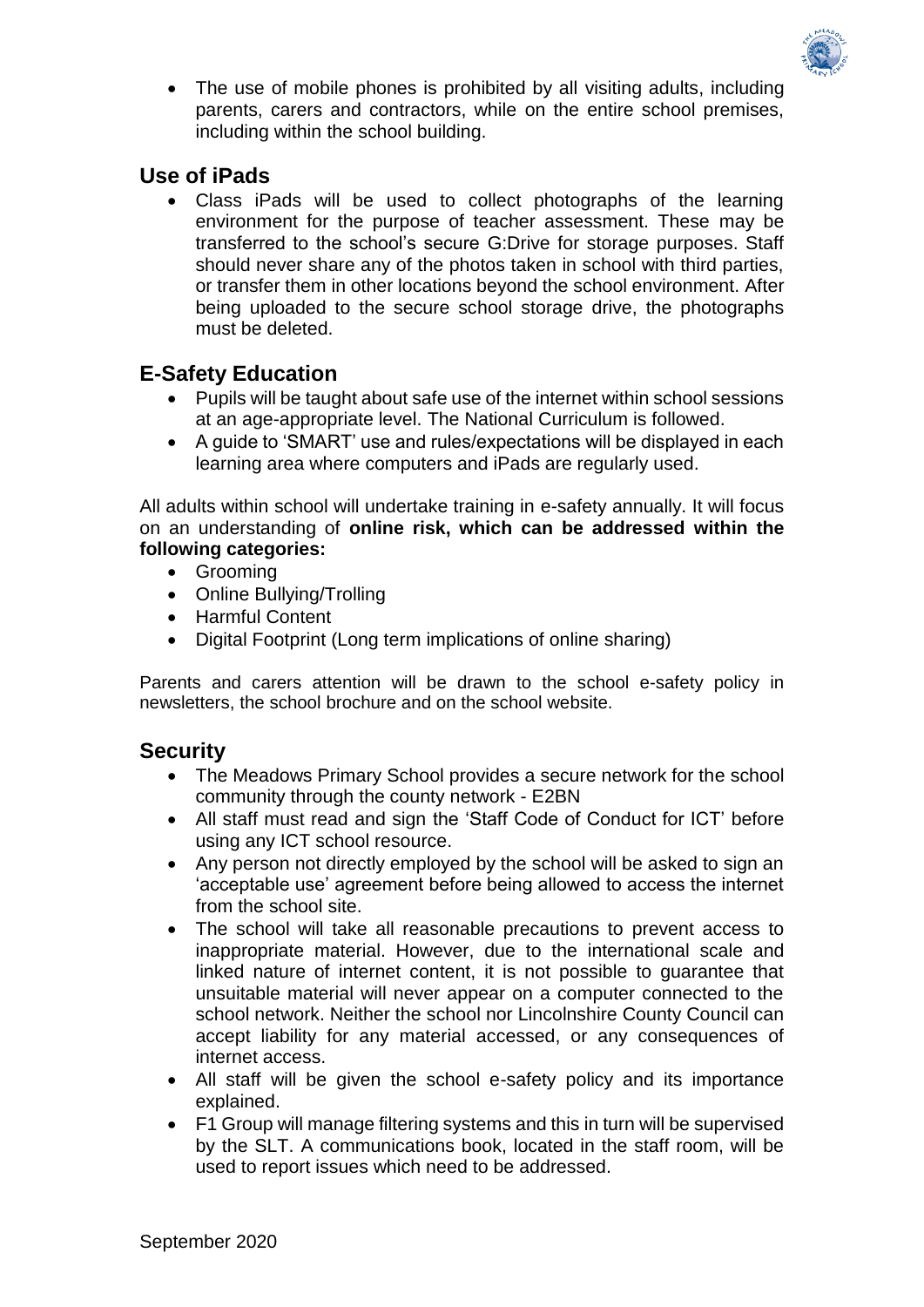

• Staff will always use a child-friendly safe search engine when accessing the web with pupils.

# **Handling E-Safety Complaints**

- Complaints of internet misuse will be dealt with by a member of the SLT.
- Any complaint about staff misuse must be referred to the headteacher.
- Any complaint of pupils' misuse, either at home or at school must be referred to the headteacher.
- Complaints of a child protection nature must be dealt with in accordance with school child protection procedures.

## **Confidentiality of Pupil Information**

 Personal information concerning The Meadows Primary School pupils will not be disclosed or used in any way on the school website, social media or school publicity materials without the specific permission of a parent or guardian. Pupils are not permitted to provide private or confidential information about themselves or others on the internet.

### **Remote Learning**

In the event of school closures or the need for families to self-isolate for a period of time, Seesaw online learning platform is used to allow children access to teaching and learning materials at home. Seesaw is an online platform used for sharing teaching inputs on video and setting learning tasks. Parents are asked to log in to the secure system using a unique class code. Children can upload photos of their work, respond to tasks onscreen and read comments from staff about their learning.

- All 'classes' created within Seesaw are administrated by SLT and work/comments are reviewed on a daily basis
- No comments or uploads by children or families can be viewed anyone other than the assigned teachers registered to the class.
- All comments/uploads must be reviewed by the assigned teacher, or one of the school Seesaw administrators (AB/TH) before they can be 'approved.' If they do not comply with safe working expectations, they will be deleted and the child/family contacted to discuss what action will be taken. The school reserves to delete an account if it is felt to be necessary.
- All children have reviewed rules and expectations for using Seesaw, and the usual school code of conduct will apply if the platform is used inappropriately or unsafely.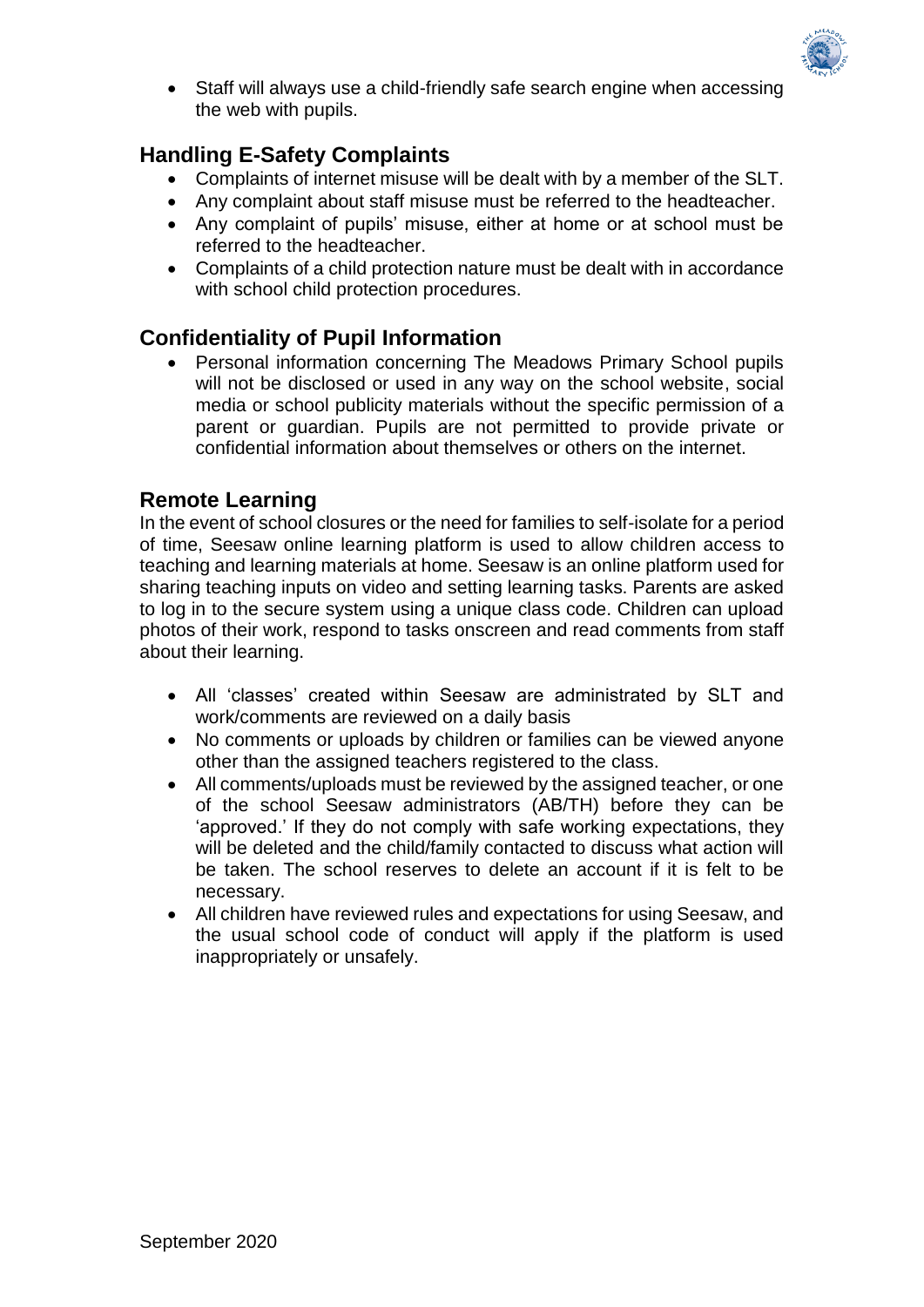

# **APPENDIX**

*Pupils and parents will be advised that the use of social network spaces outside school brings a range of dangers for primary aged pupils. With this in mind, parents and carers will be invited to attend training sessions in safe internet use on an annual basis. The following guidelines will be used when discussing use of the internet with children:*

# **Recommendations for Internet use by pupils at home Personal Safety for Children**

#### **When using the Internet:**

- Children should never reveal personal information such as their name, home address or phone number or any information that might allow someone to locate them.
- Children should never agree to meet a person face-to-face whom they have "met" on the Internet without their parent's permission and without an adult being present.
- If someone attempts to arrange a meeting with a child through the Internet, the child must report this communication to their parent or guardian.
- Instant messaging should not be used by children at home unless explicitly approved and supervised by parents.
- Children should choose screen names carefully, and not reveal their identities.
- Children should never phone an online 'acquaintance' without parental permission, because caller ID can trace a phone number and from that information, the child's address can be found.
- Nobody should reply to harassing, threatening or sexual messages but should report any such communication immediately to the police.

## **Filtering at home**

- There are a number of filtering programs that allow parents to block sites and monitor their child's use of the Internet, including the time of day, number of hours and types of access (such as chat, web, or newsgroup activities). It is recommended that parents use this type of filtering if their child will be using the internet without direct parental supervision. Filtering can be set to restrict all internet use when parents are not home.
- For more information, refer to:

http://www.childnet-int.org/ http://www.getnetwise.org/ http://www.safekids.com/

## **Location of Computers in the Home**

 It is recommended that parents place computers used by children in a heavy traffic area of the home. The best place for a home computer used by a child is in an area such as the living room or kitchen.